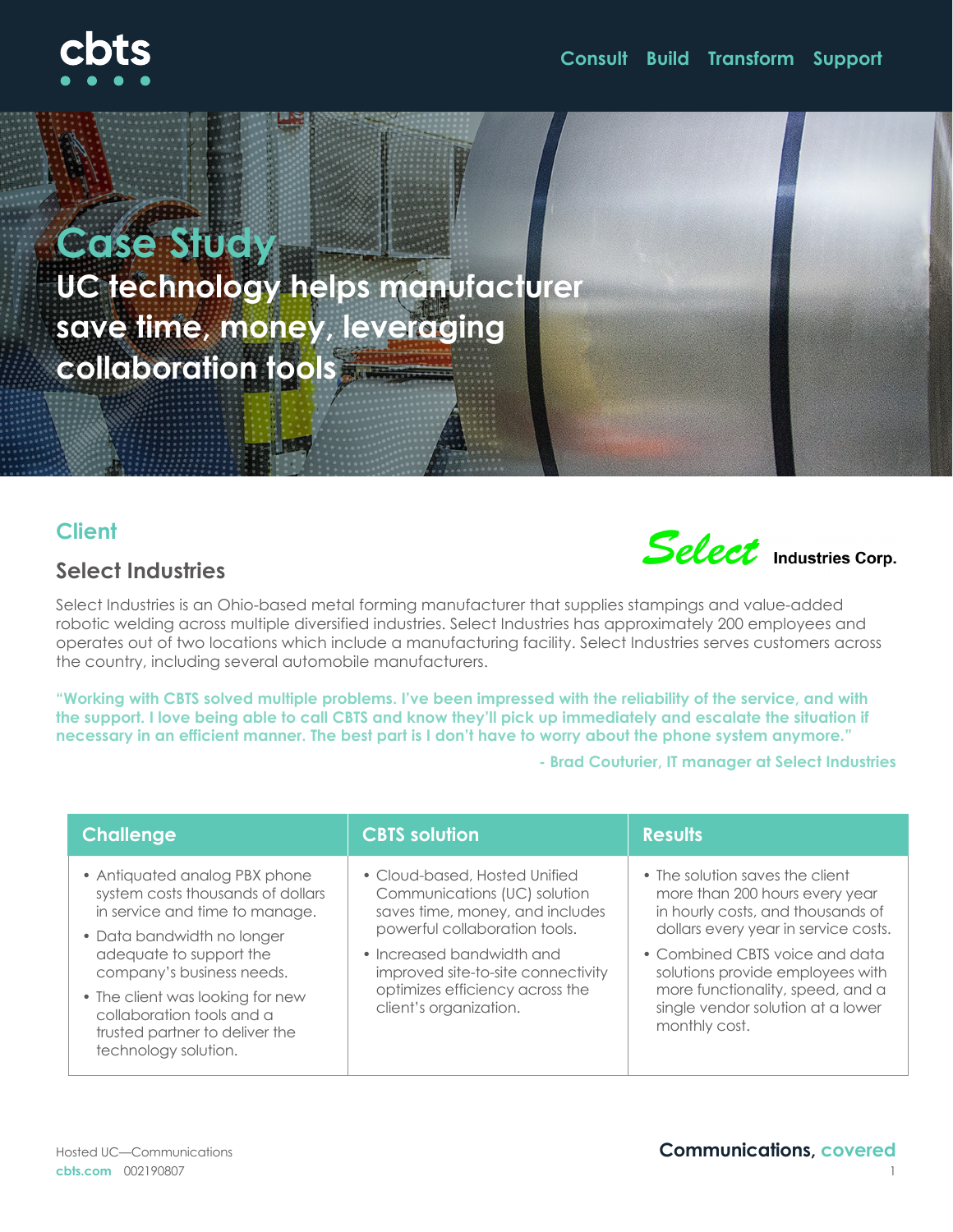

#### **Business Challenges**

Voice and Internet are mission-critical applications for Select Industries. The company depends on voice applications for inter-office and external communications, and wants to maximize collaboration between employees who sit in their two locations. Select Industries depends on fiber-based connectivity to provide access to the cloud-based Enterprise Resource Planning (ERP) software, and to support large file sharing between the engineering and manufacturing teams.

Select Industries was using an antiquated, analog PBX phone system with legacy infrastructure that frequently broke down and required specialized support. Brad Couturier, IT Manager at Select Industries, estimates he spent up to 5 hours every week managing and troubleshooting issues and making small changes with the legacy voice system. Couturier also frequently required third-party support to fix voice issues—creating thousands of dollars in costs every year in service and equipment charges.

*"It was a nightmare to manage. We constantly had issues and troubleshooting was difficult. There was only one local service that knew how to work on the system if I couldn't solve the problem," said Couturier. "Meanwhile, our voicemail system was on a computer that was running OS 2—which has been around longer than I've been alive."*

At the same time, Select Industries had fiber connectivity through a vendor, but the data bandwidth was no longer adequate to support the company's business needs.

Couturier wanted a Voice over Internet Protocol (VoIP) application and considered purchasing a new phone system, but ultimately decided the company needed a flexible, cost-efficient OpEx solution to solve their voice and collaboration challenges.

Couturier also needed to upgrade the company's bandwidth and ideally find a single IT Partner to support the company's voice and data connectivity needs, and provide outstanding customer service.

#### **CBTS Solution**

CBTS recommended Select Industries adopt a cloud-based, Hosted Unified Communications (UC) solution. The CBTS Hosted UC solution delivered the following benefits to Select Industries:

- **• Enterprise-class features and applications:** New features include location-to-location dialing, single number reach, voicemail to e-mail, and instant message (IM) capabilities. Couturier said the IM functionality not only improved internal collaboration, but also reduced pressure on the company's storage needs as e-mail had previously served as the IM application.
- **• Paging/Intercom and Access Control Management:** The CBTS solution integrates with Select Industries' existing system, gives the client access to Paging/Intercom functionality, and supports security applications so that a single receptionist can manage visitor access across the company's two locations.
- **• Single Pane of Glass Management:** Select Industries can manage all move/add/change requests through a single platform. This functionality allows Couturier to delegate MAC requests as needed to his team of IT employees—a key upgrade as the previous system required Couturier to personally make all changes or hire third-party support.